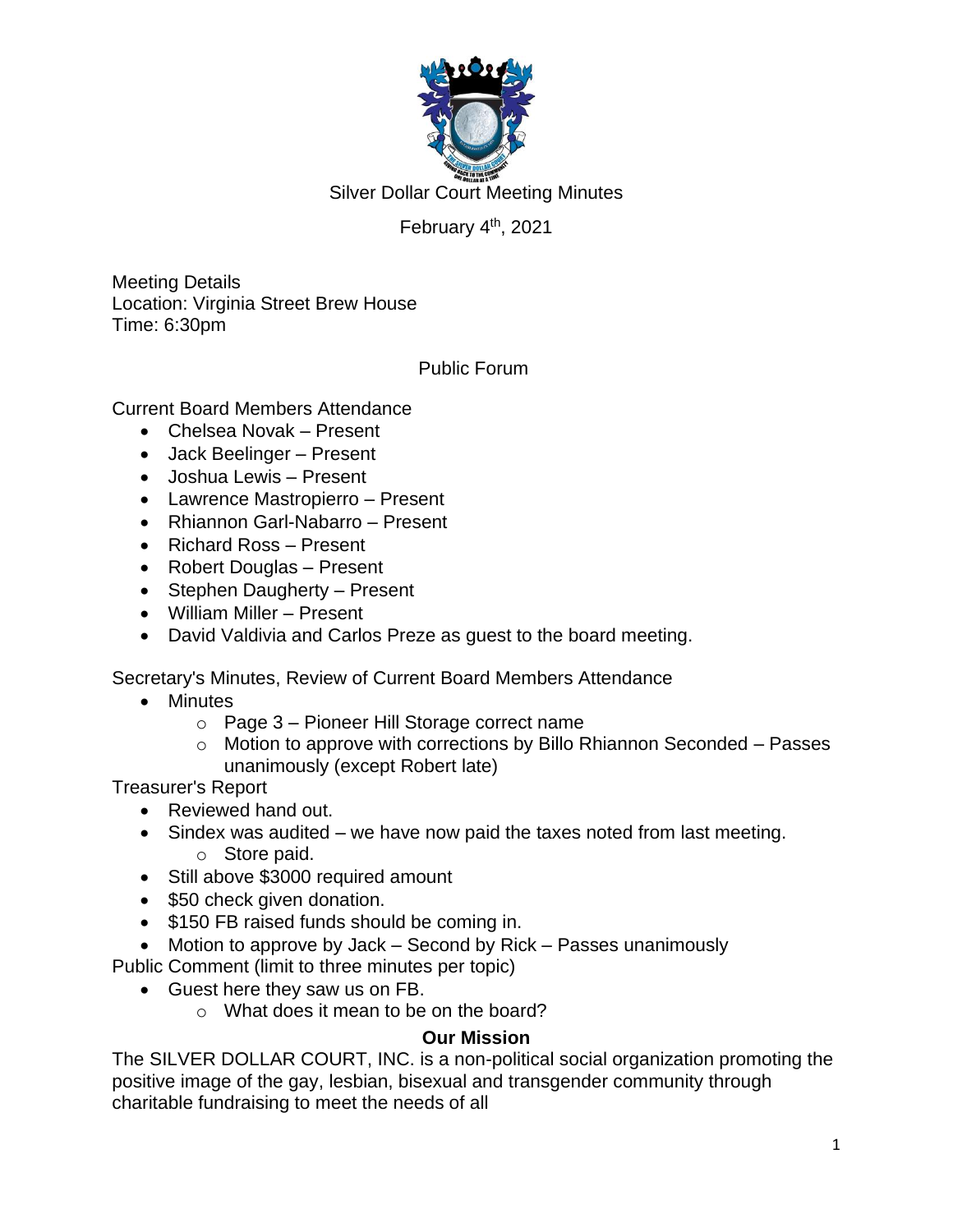

Silver Dollar Court Meeting Minutes

## February 4<sup>th</sup>, 2021

- $\circ$  President explained our mission what the board does our goals how things are technically run – expectations – we are local – Local URN Scholarship fun
- Survey review
	- $\circ$  Homeless Our Center would be a good place to focus / Eddie House is also good.
	- o Inspiration of events we might be able to do now .
	- $\circ$  Shows Reaching out to UNR.
	- $\circ$  Infighting in the community is concerning this is something we should be aware of

Mail/Correspondence

- Reviewed mail.
- Old Business
	- Thank you letters sent to the David and Zach.

New Business

- A. Committee Reports
	- 1. Finance Chair: Billo
		- i. No meeting
	- 2. Policy & Procedures Chair: Chelsea
		- i. No meeting
	- 3. Sound Chair: Billo
		- i. No Meeting
	- 4. Website –Chair: Rhiannon
		- i. No Meeting
		- ii. Website is backed up and ready to update back end.
		- iii. Still looking for any video or photos so we can make promo clips for FB and website.
		- iv. Rhiannon has a Drag Web Show contact to investigate for fundraising show.
		- v. Guest has done the show and said it was good.
	- 5. Grievance Chair: Chelsea
		- i. No Meeting
- B. Bills to be paid.
	- a. None
	- b. We have 6 months to figure out the storage unit.
		- i. This Saturday the 6th at 2pm

### **Our Mission**

The SILVER DOLLAR COURT, INC. is a non-political social organization promoting the positive image of the gay, lesbian, bisexual and transgender community through charitable fundraising to meet the needs of all